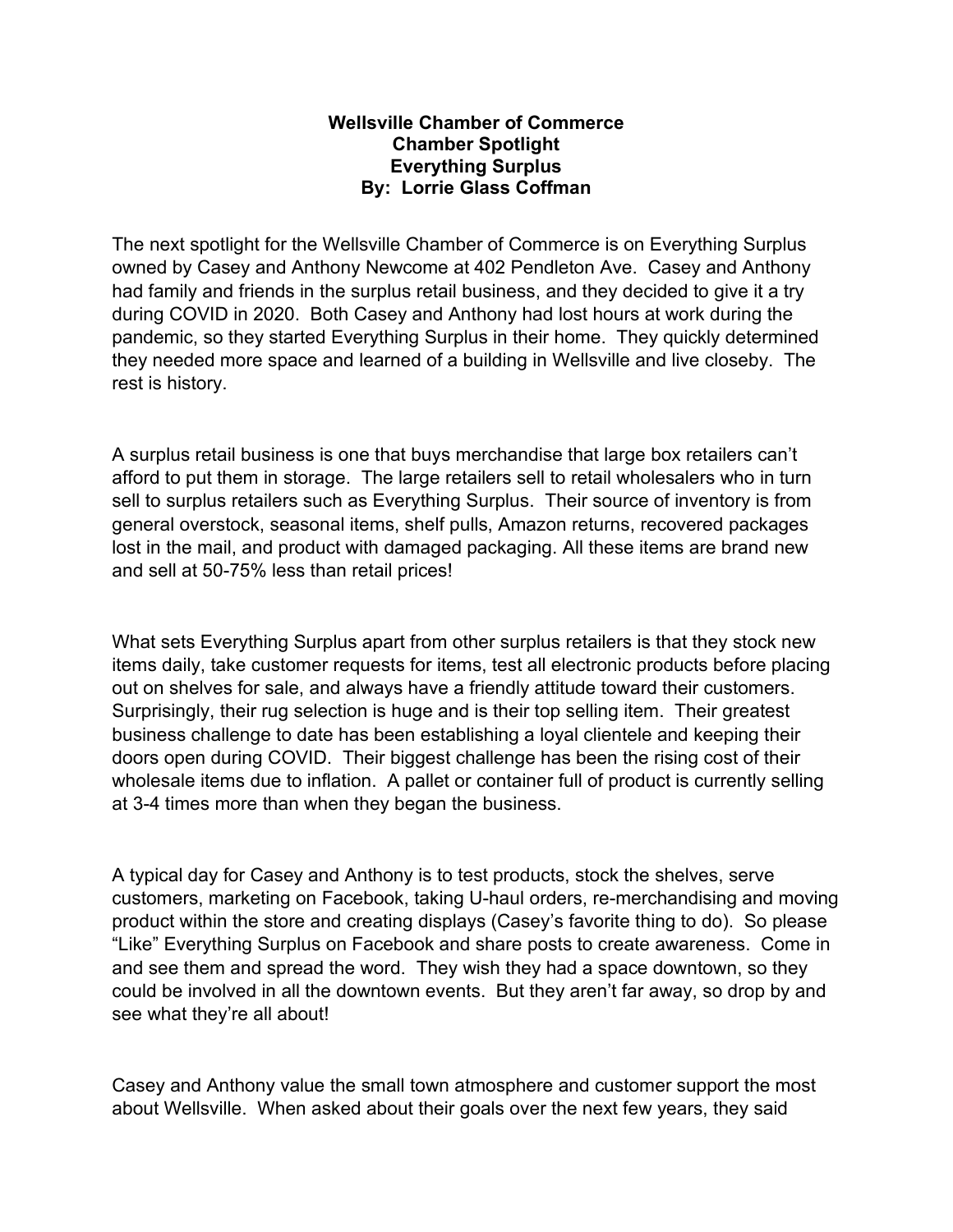they'd like to increase sales by double, which would allow them to hire more staff and extend their hours. Everything Surplus is current open as follows:

- Monday: 10AM-3PM
- Tuesday: 10AM-5PM
- Wednesday: 10AM-5PM
- Thursday: 12PM-4PM
- Friday: 10AM-5PM
- Saturday: 10AM-4PM
- Sunday CLOSED

You can contact Everything Surplus by telephone at 785-521-4087 or by email at [Everyhing.Surplus402@gmail.com](mailto:Everyhing.Surplus402@gmail.com) or on Facebook @EverythingSurplus. They'd love for you to drop by and see if they can help you find what you need at a fraction of the cost to drive to a Walmart or Target right her in Wellsville, Kansas!